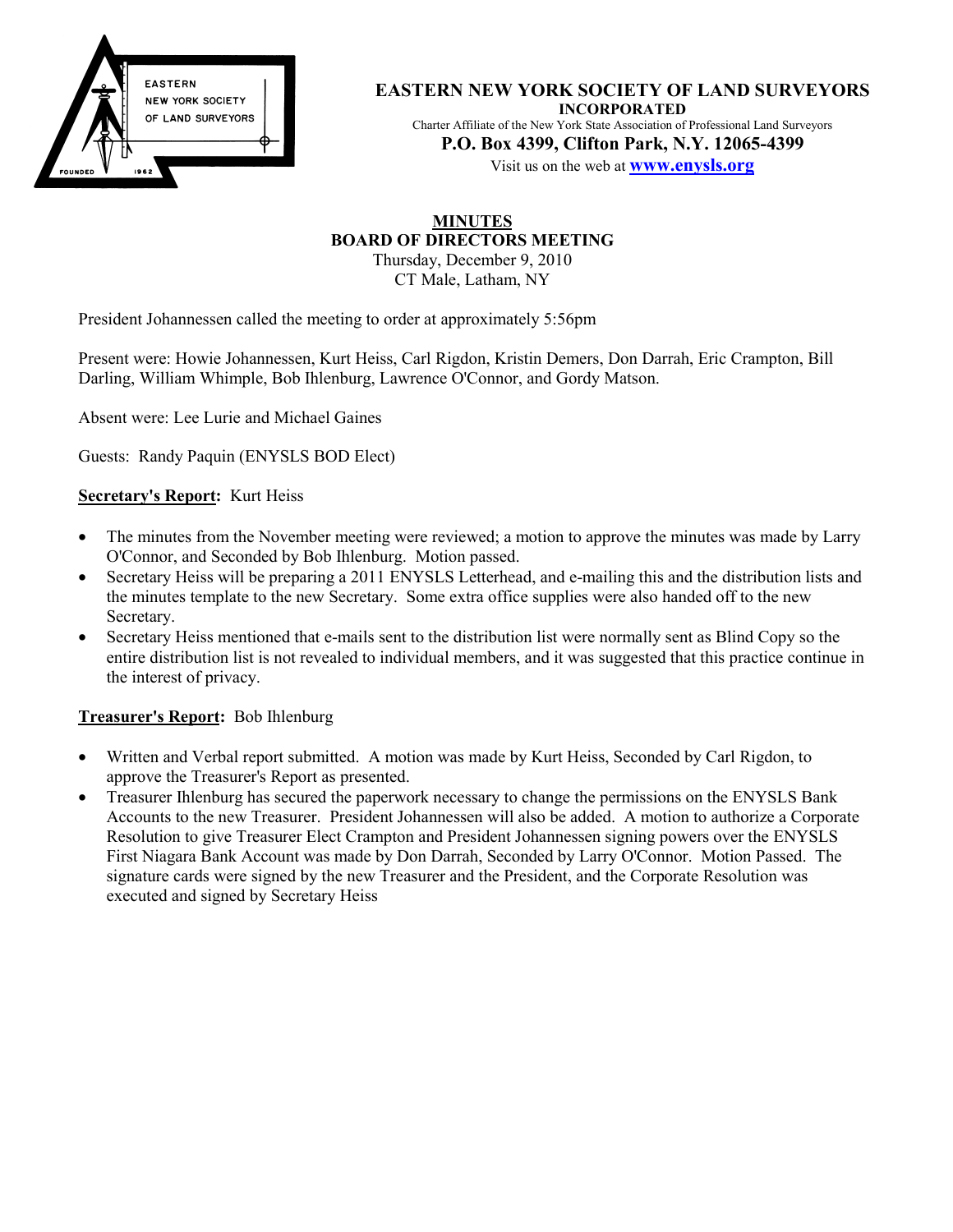**President's Report:** Howie Johannessen: President Johannessen discussed the following issues:

- Committee chairs are needed for several committees as a number of members are leaving the Board and resigning from their committees. The following committee assignments were made/suggested:
- Larry O'Connor will chair the Constitution & By-Laws Committee.
- Jody Lounsbury will continue as chair of the Continuing Education Committee.
- Rich Bennett will be offered the chair of the Ethical Practices Committee.
- Carl Rigdon will chair the Finance Committee.
- Larry O'Connor will continue as chair of the Legislative Committee.
- Randy Paquin will chair the Program Committee.
- Jody Lounsbury will continue as chair of the Continuing Education Committee.
- Kristin Demers will continue as chair of the Scholastic Development Committee.
- Michael Gaines will be offered the chair of the Business Practices and Technical Information Committee.
- Robert Wilklow will be offered the chair of the Membership Committee.
- Kurt Heiss will remain chair of the Website and Archival Committee.
- Randy Paquin accepted the position of Society Parliamentarian.
- Kurt Heiss accepted the position of Society Historian.
- The Committee Sign-Up Sheet will be circulated at the January Meeting. Secretary Heiss mentioned that all new committee chairs and members could look at the descriptions and duties of each committee as set forth in the Constitution and By-Laws to help guide them in setting their committee agendas for the year.
- Brian Magee forwarded an e-mail alert mentioning that at least two people had had their CEU credits denied for the recent Stormwater seminar sponsored by NYSAPLS and approved by the Shaw Fund.

# **Executive Vice-President's Report:** Eric Crampton - Nothing to Report

## **Vice-President's Report:** Don Darrah

- The November meeting was well attended, and the format and speaker were well received by the members (based on verbal feedback).
- The January meeting will be at Moscatiello's [Tentative].

## **Committee Reports:**

-----Standing Committees-----

## Constitution & By-Laws: Kurt Heiss –

• The revisions were passed by the members at the November meeting. All changes were made and a final document has been compiled. The final document was e-mailed to all members, and will continue to be available on the website for download. All members are advised to throw out older copies of the Constitution & By-Laws, and replace them with the new version. Chairman Heiss thanked the committee (Bill Schraa and Bob Ihlenburg) for their help.

# **EASTERN NEW YORK SOCIETY OF LAND SURVEYORS, INC.**

| President: C. Howard Johannessen    | <b>Bill Darling</b> | 2011 | C. Howard Johannessen | 2012 | <b>Eric Crampton</b> | 2013                                    |
|-------------------------------------|---------------------|------|-----------------------|------|----------------------|-----------------------------------------|
| Exec. Vice-President: Eric Crampton | <b>Kurt Heiss</b>   | 2011 | Gordon Matson         | 2012 | Don Darrah           | 2013                                    |
| Vice-President: Don Darrah          | Robert J. Ihlenburg | 2011 | Lawrence J. O'Connor  | 2012 | Carl Rigdon          | 2013                                    |
| Secretary: Kurt Heiss               | <b>Lee Lurie</b>    | 2011 | Kristin Demers        | 2012 | <b>Mike Gaines</b>   | 2013                                    |
| Treasurer: Robert J. Ihlenburg      |                     |      |                       |      |                      | <b>Past President - William Whimple</b> |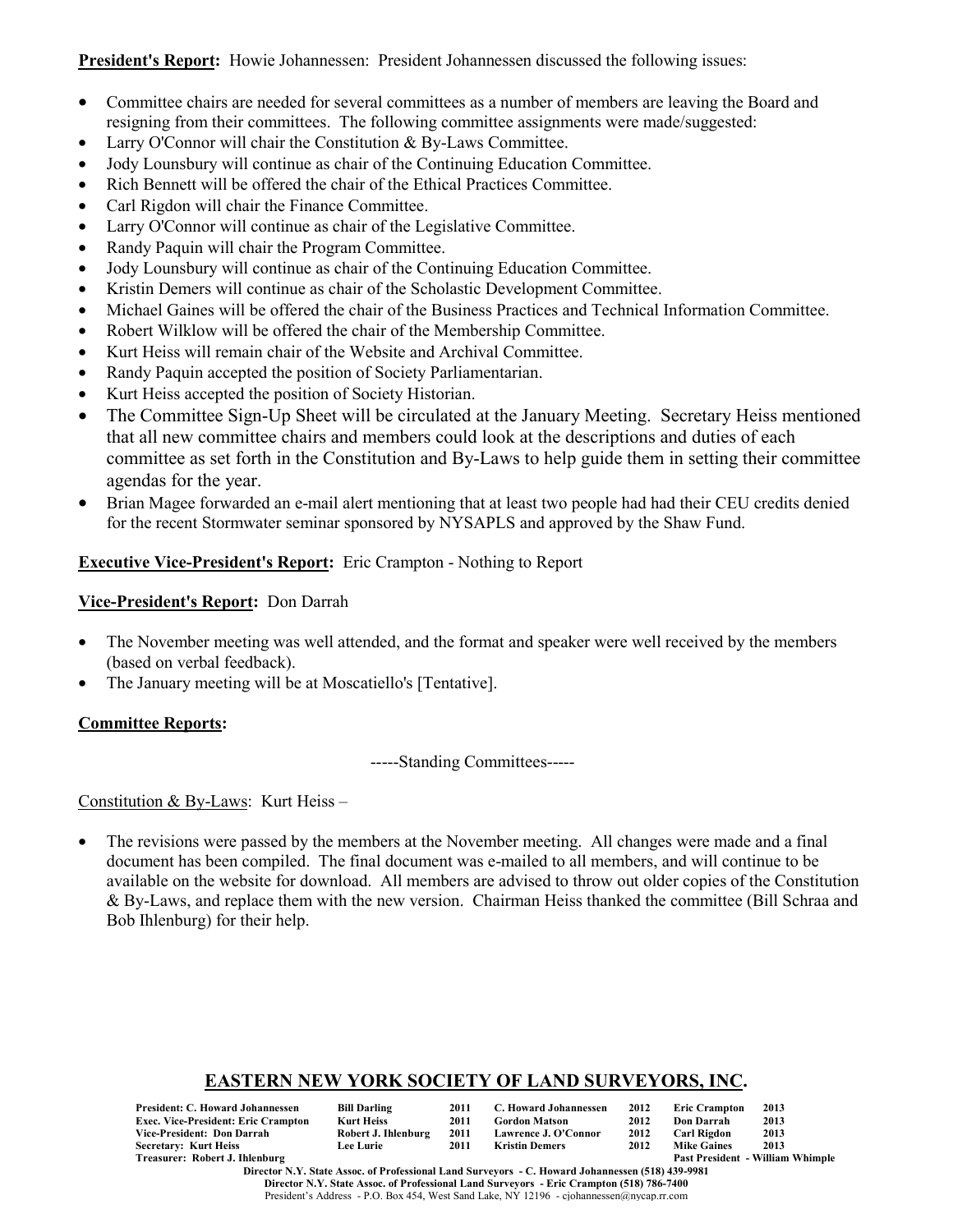Scholastic Development: Kristin Demers:

• The committee is in the process of finalizing the selections for the scholarship winners.

Ethical Practices: Don Darrah – Nothing to Report

Continuing Education: Jody Lounsbury – No Report

• The committee has a standing request to all members for suggestions for future one-hour program topics.

Finance: Bill Darling:

• The committee has obtained all the records from the Treasurer, and will be performing their year-end audit soon.

Membership: Kurt Heiss – No Report

Legislative: Larry O'Connor –

• The NYS Department of Education may soon be reviewing the requirements for Continuing Education for Land Surveyors, particularly to look at expanding the available activities that qualify for credit (possibly including some business related topics).

Program: Bill Whimple –

• The committee is looking for speakers for future meetings. Presentations regarding Real-Property Law, and also a presentation on the NYS Real Time Network, are being considered.

Public Relations: Jody Lounsbury – No Report

Technical Information and Business Practices: Eric Crampton – Nothing to Report

-----Temporary and Ad-hoc Committees-----

Website and Archival Information: Kurt Heiss –

• Robert MacFarlane, Past ENYSLS President, has donated a number of items to the archives, and is looking for additional items in his records relating to past ENYSLS activities. Included were records from the ENYSLS "Proprietor's Group" and a stack of study information for the LS exam. These items will be reviewed, and a number of them scanned and made available online.

# **EASTERN NEW YORK SOCIETY OF LAND SURVEYORS, INC.**

| President: C. Howard Johannessen           | <b>Bill Darling</b> | 2011 | C. Howard Johannessen | 2012 | <b>Eric Crampton</b> | 2013                             |
|--------------------------------------------|---------------------|------|-----------------------|------|----------------------|----------------------------------|
| <b>Exec. Vice-President: Eric Crampton</b> | <b>Kurt Heiss</b>   | 2011 | <b>Gordon Matson</b>  | 2012 | Don Darrah           | 2013                             |
| Vice-President: Don Darrah                 | Robert J. Ihlenburg | 2011 | Lawrence J. O'Connor  | 2012 | Carl Rigdon          | 2013                             |
| <b>Secretary: Kurt Heiss</b>               | <b>Lee Lurie</b>    | 2011 | <b>Kristin Demers</b> | 2012 | <b>Mike Gaines</b>   | 2013                             |
| Treasurer: Robert J. Ihlenburg             |                     |      |                       |      |                      | Past President - William Whimple |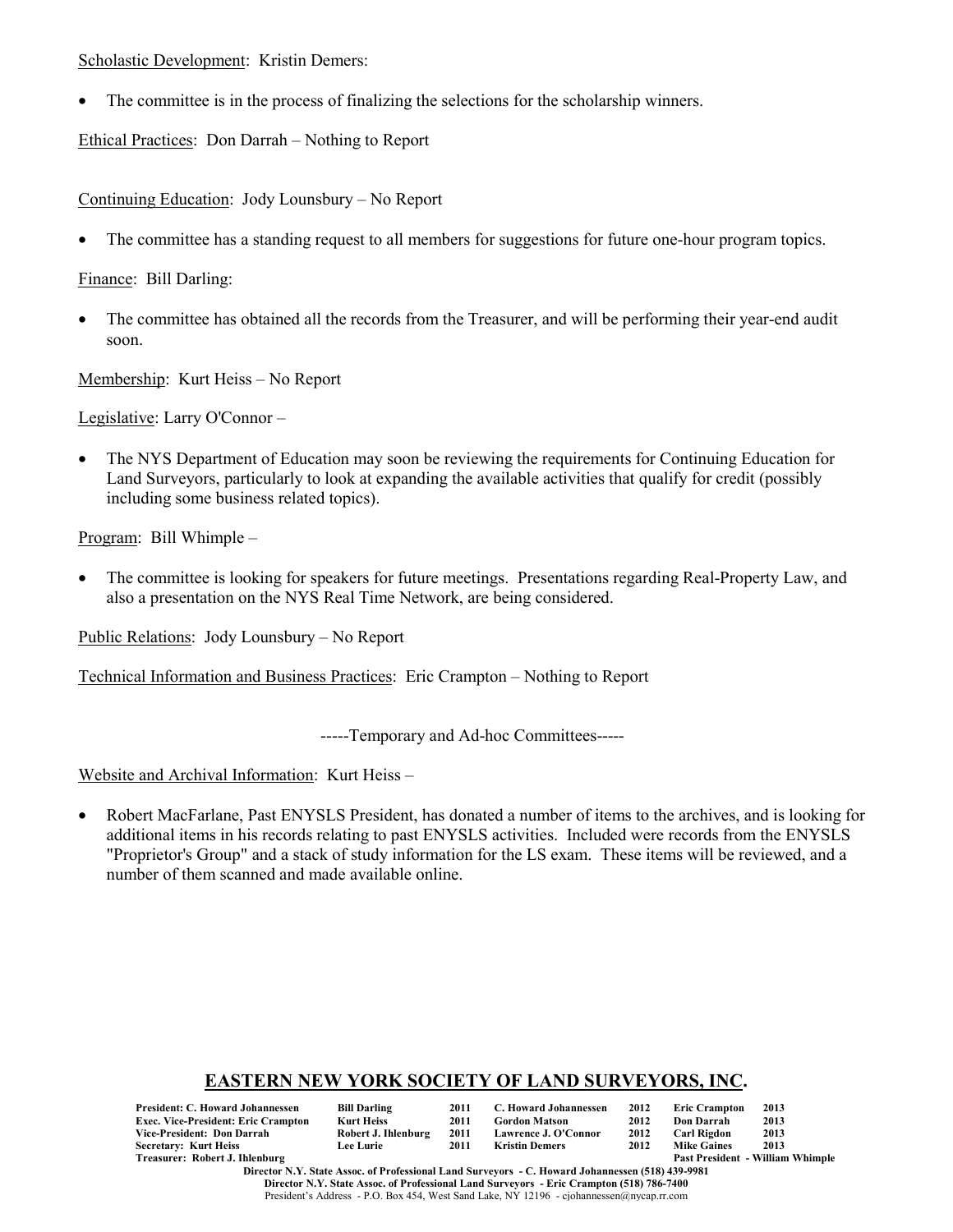### **Old Business:**

No Old Business

#### **New Business:**

No New Business.

A motion to adjourn was made by Robert Ihlenburg, seconded by Carl Rigdon, and the meeting was adjourned at 7:10pm.

**The next meeting of the ENYSLS Board of Directors will be held on Thursday, January 14, 2011, in conjunction with the January General Membership Meeting.**

> Respectfully Submitted, **Kurt J. Heiss, L.S. ENYSLS Secretary** heisskj953@roadrunner.com

### **EASTERN NEW YORK SOCIETY OF LAND SURVEYORS, INC.**

**President: C. Howard Johannessen Bill Darling 2011 C. Howard Johannessen 2012 Eric Crampton 2013 Exec. Vice-President: Eric Crampton Kurt Heiss 2011 Gordon Matson 2012 Don Darrah 2013 Vice-President: Don Darrah Robert J. Ihlenburg 2011 Lawrence J. O'Connor 2012 Carl Rigdon 2013 Secretary: Kurt Heiss<br>Treasurer: Robert J. Ihlenburg** 

| l Darling         |  |
|-------------------|--|
| rt Heiss          |  |
| bert J. Ihlenburg |  |
| e Lurie           |  |

Past President - William Whimple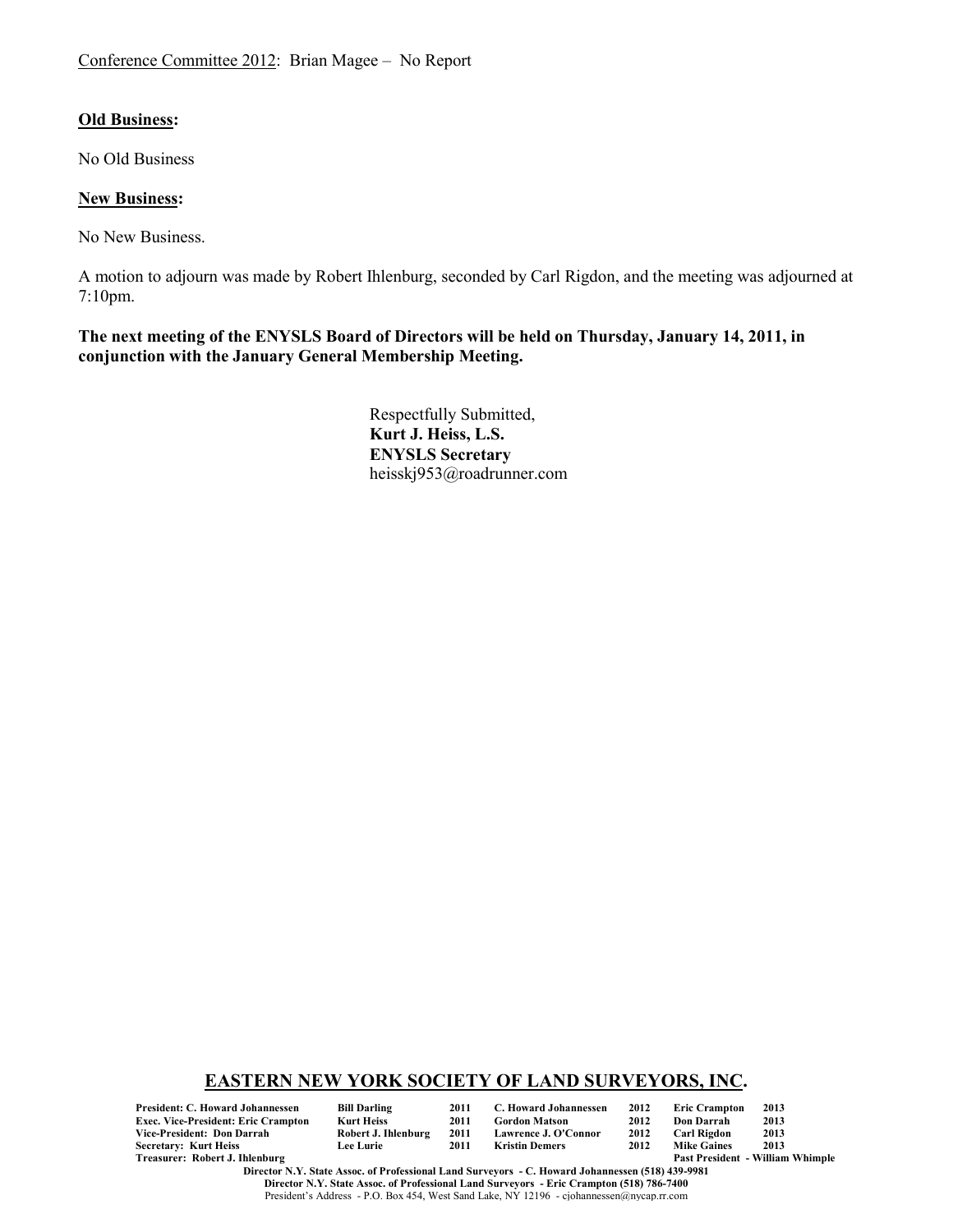|                                                                                                             |                       | Eastern New York Society of Land Surveyors, Inc | November 1 through December 9, 2010<br>Profit & Loss Detail |                                |                      |                                                                     |
|-------------------------------------------------------------------------------------------------------------|-----------------------|-------------------------------------------------|-------------------------------------------------------------|--------------------------------|----------------------|---------------------------------------------------------------------|
| Date<br>Type                                                                                                | <u>Lin</u>            | Name                                            | $\ddot{\vec{\sigma}}$<br>Merno                              | Split                          | Amount               | Balance                                                             |
| 11/24/2010<br>11/24/2010<br>Contributions Income<br>Ordinary Income/Expense<br>Income<br>Deposit<br>Deposit | $\frac{6}{2}$<br>1716 | Darrah Land Surveying<br>VANGUILDER             | SHADOW D                                                    | Checking Acco<br>Checking Acco | $15.00$<br>15.00     | $15.00$<br>30.00                                                    |
| 11/15/2010<br>Total Contributions Income<br>Membership Dues                                                 |                       | <b>NYSAPLS</b>                                  | 2009 DUES                                                   | Checking Acco                  | 30.00<br>1,240.00    | 30.00<br>1,240.00                                                   |
| 1/24/2010<br>Total Membership Dues<br>Deposit<br>Deposit                                                    | 2463<br>2573          | <b>NYSAPLS</b>                                  | Deposit                                                     | Checking Acco                  | 2,860.00<br>4,100.00 | 4,100.00<br>4,100.00                                                |
| 11/15/2010<br>Miscellareous Income<br>Cash from dinner<br>Deposit                                           |                       |                                                 | November Din                                                | Checking Acco                  | 670.00               | 670.00                                                              |
| Total Cash from dinner                                                                                      |                       |                                                 |                                                             |                                | 670.00               | 670.00                                                              |
| 1/15/2010<br>Checks for dinner<br><b>Deposit</b>                                                            |                       | <b>ACGRATH</b>                                  | Jeposit                                                     | Checking Acco                  | 40.00                | 40.00                                                               |
| 1/15/2010<br>1/15/2010<br>Deposit<br>Deposit                                                                | 2448<br>1119<br>591   | PAQUIN<br>HALEY                                 | Deposit<br>Deposit                                          | Checking Acco<br>Checking Acco | 40.00<br>40.00       | 80.00                                                               |
| 1/15/2010<br>Deposit                                                                                        | 2391                  | DENISON                                         | Deposit                                                     | Checking Acco                  | 40.00                | 120.00                                                              |
| 1/15/2010<br>1/15/2010<br>Deposit<br>Deposit                                                                | 2631<br>386           | <b>O'CONNOR</b><br>BENNETT                      | Deposit<br>Deposit                                          | Checking Acco<br>Checking Acco | 40.00<br>40.00       | 200,00<br>240.00                                                    |
| 1/15/2010<br>Deposit                                                                                        | 49400                 | C.T. Male Associates                            | Deposit                                                     | Checking Acco                  | 80.00                | 320.00                                                              |
| 1/15/2010<br>1/15/2010<br>Deposit<br>Deposit                                                                | 520<br>2532<br>2073   | Agard & Lapan<br>DARLING                        | Deposit<br>Deposit                                          | Checking Acco<br>Checking Acco | 40.00<br>40.00       | 360.00<br>400.00                                                    |
| 1/15/2010<br>1/15/2010<br>Deposit<br>Deposit                                                                | 41468                 | M.J. Engineering<br>VANGUILDER                  | Deposit<br>Deposit                                          | Checking Acco<br>Checking Acco | 105.00<br>105.00     | $\begin{array}{c} 505.00 \\ 610.00 \\ 650.00 \\ 690.00 \end{array}$ |
| 1/15/2010<br>Deposit                                                                                        | 17127                 | BENCHMARK SUR                                   | Deposit                                                     | Checking Acco                  | 40.00                |                                                                     |
| 1/15/2010<br>1/15/2010<br>Deposit<br>Deposit                                                                | 3434                  | Carpenter Associates<br><b>TUGHES</b>           | Deposit<br>Deposit                                          | Checking Acco<br>Checking Acco | 40.00<br>80.00       | 770.00                                                              |
| 1/15/2010<br>Deposit                                                                                        | 5801<br>2583          | <b><i>JANNA</i></b>                             | Deposi                                                      | Checking Acco                  | 40.00                | 810.00                                                              |
| Total Checks for dinner                                                                                     |                       |                                                 |                                                             |                                | 810.00               | 810.00                                                              |
| Total Miscellaneous Income                                                                                  |                       |                                                 |                                                             |                                | 1,480.00             | 1,480.00                                                            |
| 1115/2010<br>Program Fees<br>Deposit                                                                        | 1311                  | KRAATZ                                          | SHADOW D.                                                   | Checking Acco                  | 400.00               | 400.00                                                              |
| Total Program Fees                                                                                          |                       |                                                 |                                                             |                                | 400.00               | 400.00                                                              |
| Total Income                                                                                                |                       |                                                 |                                                             |                                | 6,010.00             | 6,010.00                                                            |
| Office Supplies<br>Expense                                                                                  |                       |                                                 |                                                             |                                |                      |                                                                     |
| 11/15/2010<br>Check                                                                                         | 184                   | Kurt Heiss                                      | MAILING CO                                                  | Checking Acco                  | 320.79               | 320.79                                                              |
| Tatal Office Supplies                                                                                       |                       |                                                 |                                                             |                                | 320.79               | 320.79                                                              |

Page 1

12/09/10<br>Accrual Basis 3:02 PM